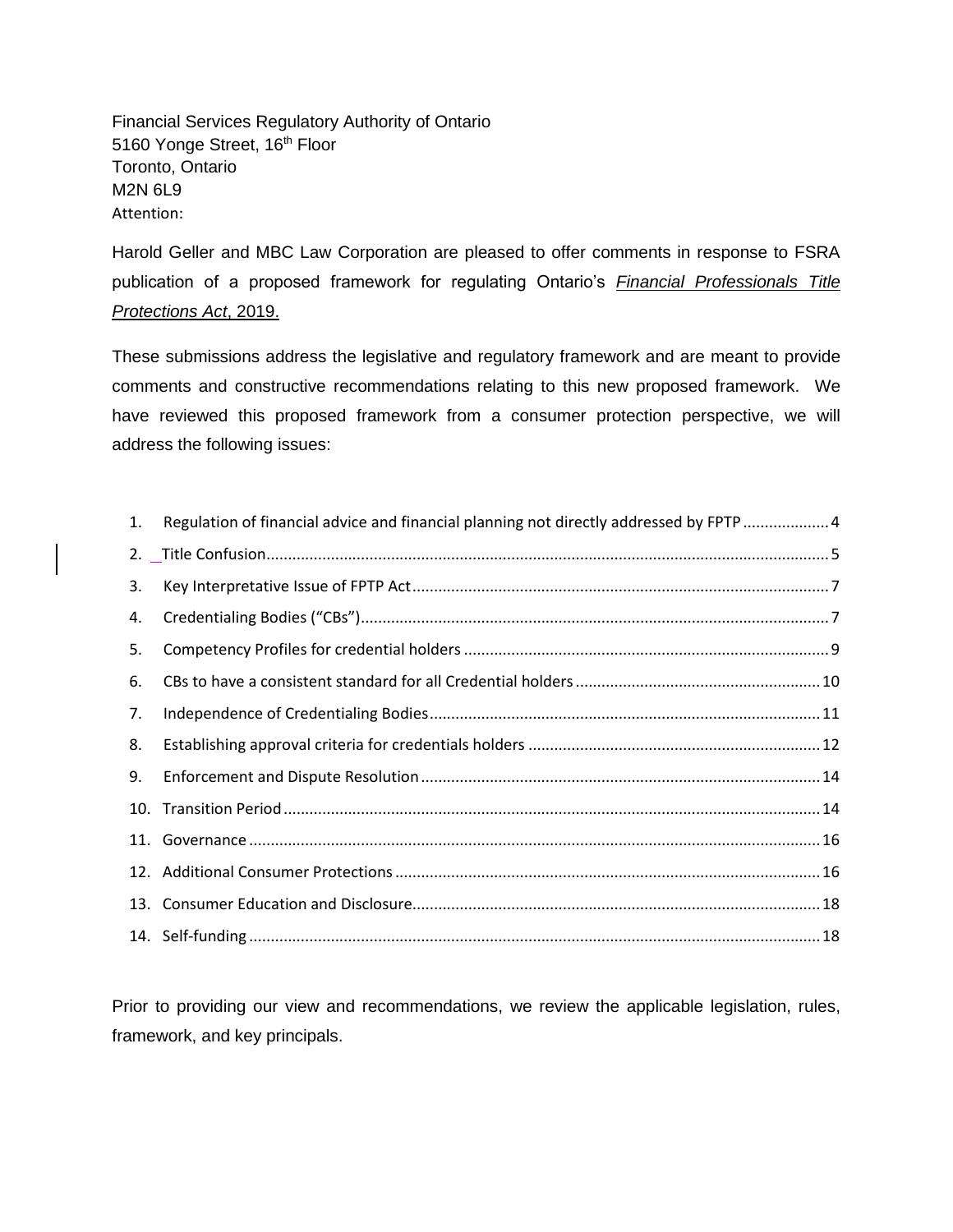# **Background – The Act and The Proposed Framework**

The Ontario government has passed legislation intended to protect titles for financial planners ("**FP**") and financial advisors ("**FA**") in Ontario. The Act is contained within Bill 100, Protecting What Matters Most Act (Budget Measures), 2019, Schedule 25, *[Financial Professionals Title](https://www.ontario.ca/laws/statute/19f07b)  [Protections Act](https://www.ontario.ca/laws/statute/19f07b)*, 2019. ("**FPTP Act**"). The Act received Royal Assent in May 2019 but has not been proclaimed into force.

The proposed framework is being developed to require that individuals using the FP and FA titles or a title that could reasonably be confused with these have an appropriate credential.

Under the proposed [Financial Professionals Title Protection Rule](https://www.fsrao.ca/media/2051/download) ("**FPTP Rule**") the legislature has opted to add an additional layer to the existing legislative and regulatory frameworks for licensing and designating financial professionals.

### The Legislation

For the purpose of this submission, we identify the following as the key provisions of the enabling legislation:

- Section 2 of the Act prohibits any individual from using the title "Financial Planner" or "planificateur financier", an abbreviation of that title, an equivalent in another language or a title that could reasonably be confused with that title…" Bill 100, Protecting What Matters Most Act (Budget Measures), 2019, Schedule 25, *Financial Professionals Title Protections Act*, 2019 [emphasis added]
- Section 3 of the Act prohibits any individual from using the title "Financial Advisor" or "conseiller financier", an abbreviation of that title, an equivalent in another language **or a title that could reasonably be confused with that title**…" Bill 100, Protecting What Matters Most Act (Budget Measures), 2019**,** Schedule 25, *Financial Professionals Title Protections Act*, 2019 [emphasis added]

#### Overview of the FPTP Framework

The proposed FPTP Rule sets out:

1. the requirements and standards that entities will be required to meet in order to obtain FSRA approval as a credentialing body, and to obtain FSRA approval of a Financial Planner (FP) or Financial Advisor (FA) credential; and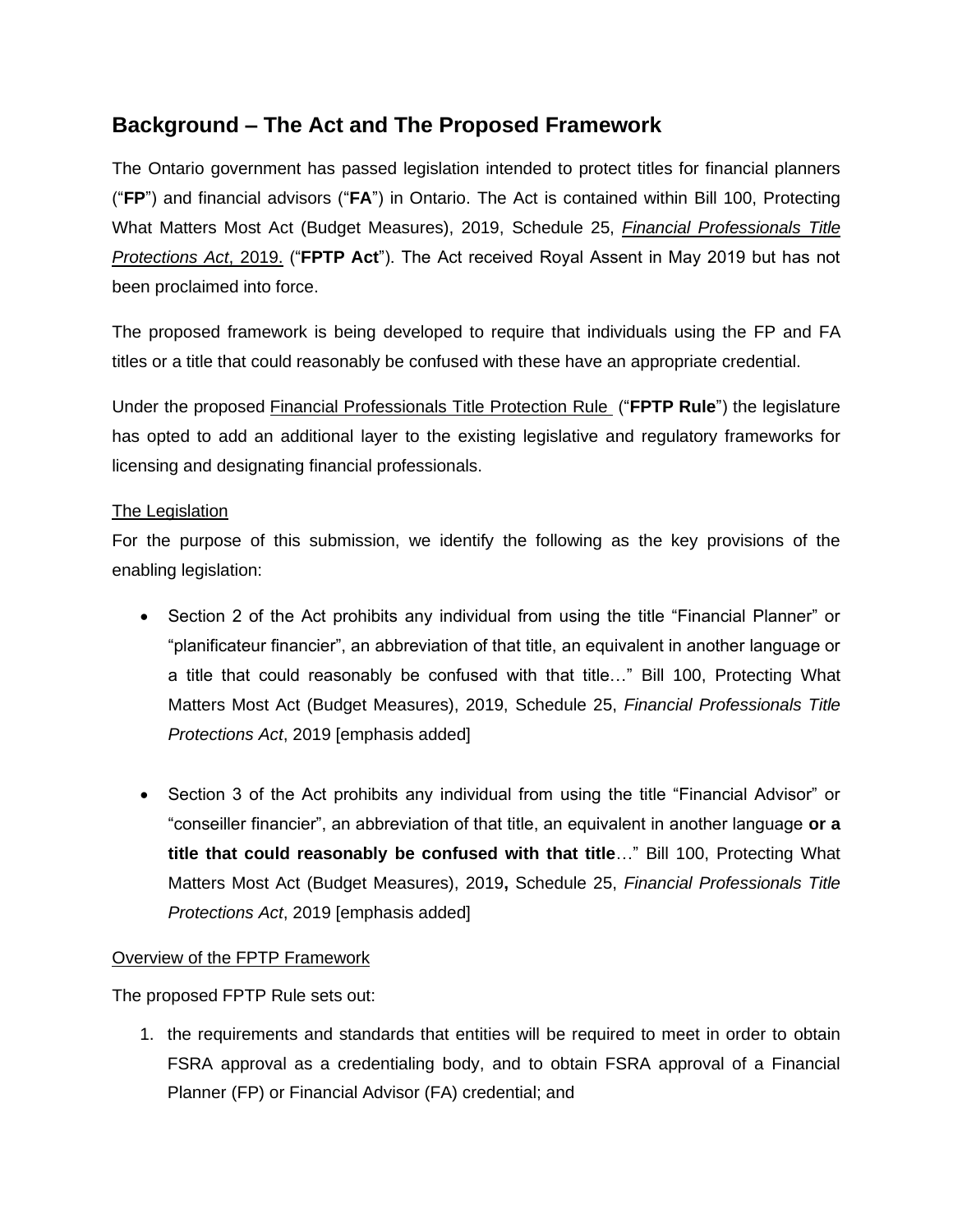2. ongoing requirements to maintain such approvals.

The Notice of Proposed Rule and Request for Comment:

- 1. provides background and rationale to help understand the Rule; and
- 2. sets out the process for public consultation.

The proposed Guidance:

- 1. sets out the proposed approach:
	- a. to the administration of applications for credentialing bodies; and
	- b. FP/FA credentials under the proposed Title Protection Framework.
- 2. is intended to help potential applicants understand:
	- a. what is required to be approved, and maintain approval, as a credentialing body; and
	- b. what is required to have an FP or FA credential approved under the *Financial Professionals Title Protection Act, 2019* (FPTPA).
- 3. includes an outline of the type of information FSRA would expect in an application for approval of a credentialing body, as well as approval of FP or FA credentials.

#### FSRA within the Framework

The FPTP Act grants FSRA rule-making authority including:

- a. approval criteria for credentialing bodies and credentials.
- b. applications by prospective credentialing bodies.
- c. application fees; and
- d. transition periods for existing FP/FA title users.

FSRA's FPTP Framework will operate within the existing licensing and professional designation regimes. It will accept and approve entities as credentialing bodies ("CB"). To qualify as a CB an applicant organization must meet criteria established by FSRA. The CBs' in turn will grant the right to use the **FP** and **FA** titles based on criteria they set, and which is indirectly approved by FSRA. The CBs will oversee the conduct of FP and FA title users.

FSRA has identified the primary objective of the framework as "creating minimum standards for title usage" and has identified the following key principles for the FPTP Framework:

• Protecting the public interest through the implementation of new minimum standards that credentialing bodies and individual title holders must meet.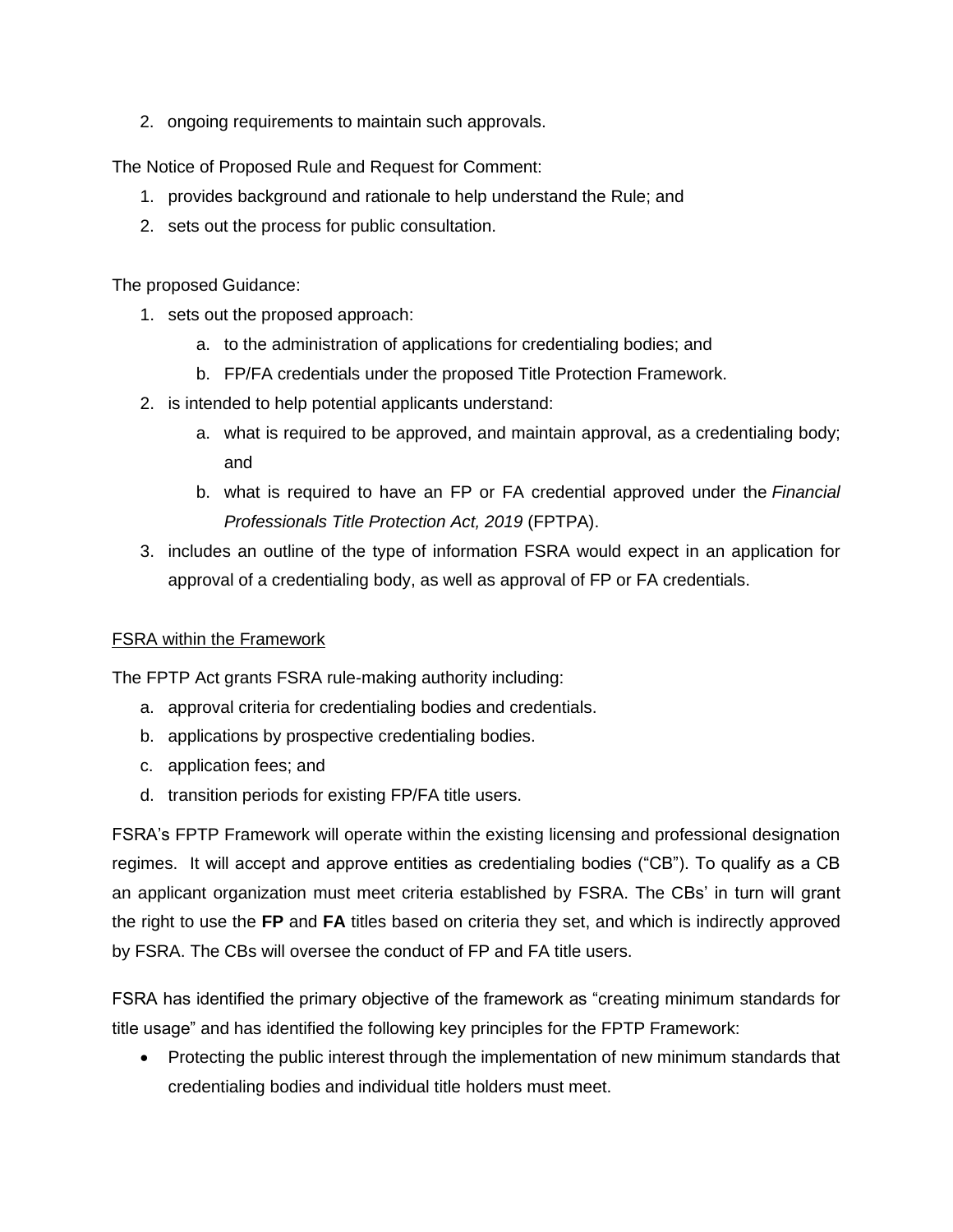- Protect the public interest through oversight of the credentialing bodies and will require compliance by individuals who use the FP or FA titles without an approved credential.
- Introduce new requirements for those using FP and FA titles.
- Work with existing regimes for granting and supervising financial planning and advising designations and licences.
- Avoid burden on market participants.
- Deliver a principles-based and outcomes focused regulatory regime, to appropriately respond to the dynamic nature of the financial services sector; and
- Accommodate the complex and diverse existing landscape of financial planners and advisors, their employers and their designation or licence granting bodies.

#### Effect on Consumers

The proposed framework adds a burden to industry participants in order to provide Ontarians with a minimal level of consumer protection with respect to a critical service. The legislature opted a patchwork approach rather than the more holistic, comprehensive burden reduction protections sought by Ontario's consumers.

The FPTP Act adds a layer of regulation to the titles and activities of title holders which is disconnected from the direct oversight of those regulatory bodies who already oversee many of the activities which many potential title holders offer to Ontarians.

The FSRA Framework is not what Ontario's consumers sought nor needed. Instead of updating the licensing and regulatory framework to regulate what Ontarians seek, the legislature has continued the antiquated and outdated model of licensing and regulating the sale of products, with an additional regulatory overlay of limited scope. The legislature has opted for a finger in the dyke response to the demands of Ontarians. This submission focuses on constructive recommendations rather than considering the root cause of the problem that the legislature has chosen to address in a piece meal fashion.

# **The Consumer's Perspective - Protecting Consumer Rights**

## <span id="page-3-0"></span>1. Regulation of financial advice and financial planning not directly addressed by FPTP

The consumer's perspective is at odds with Ontario's present regulatory framework. Consumers seek regulation of advice, not product silos. Consumers seek advice that is in their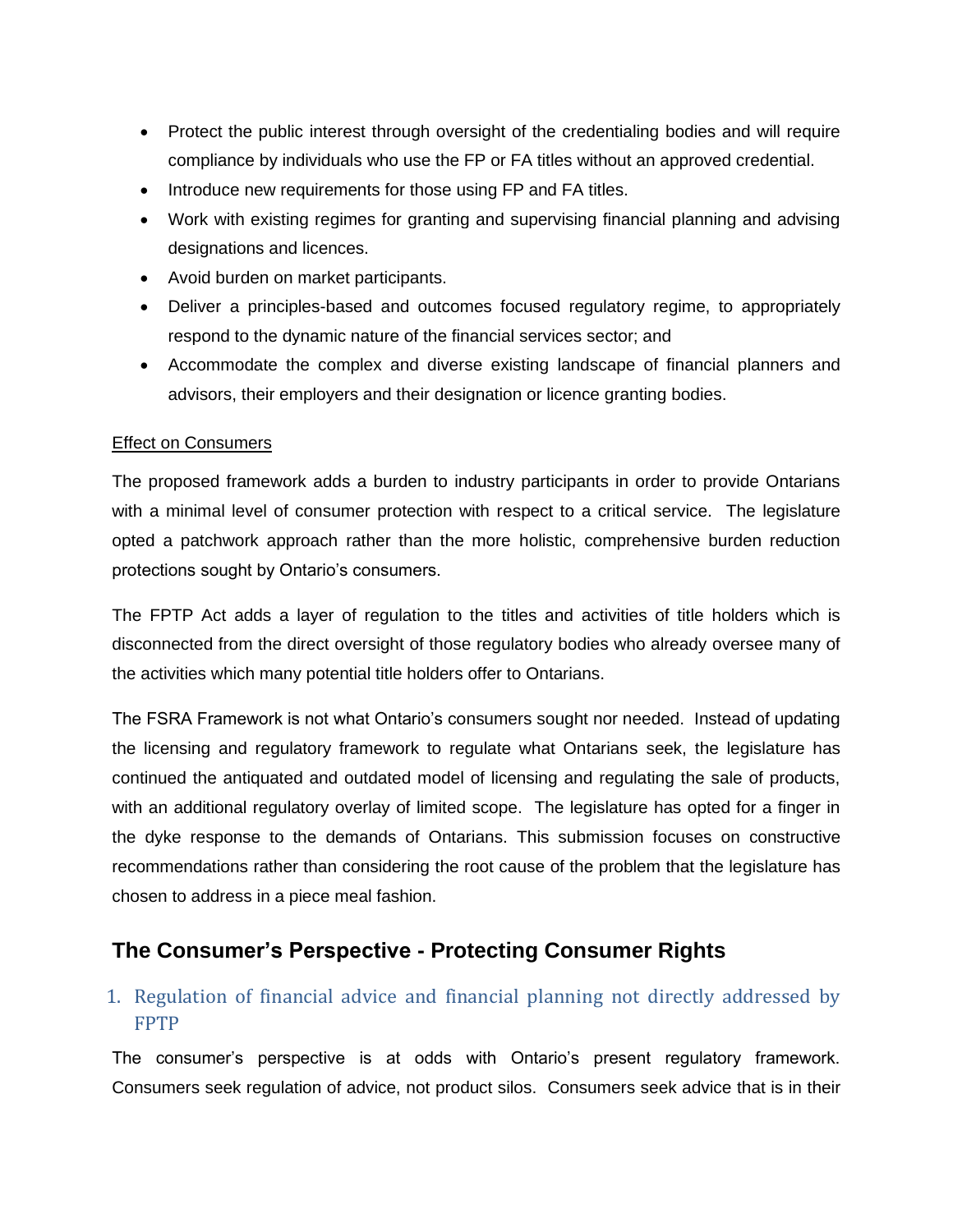best interest and products that alight with these. They reject regulation of sales by product line. Ontario's regulator framework that regulate silos of different products is at odds with the consumer's experience. The result is that consumer protection regulatory objectives are undermined.

Prior to the enactment of the FPTP Act there was no regulatory framework in Ontario which regulated the provision of financial advice and financial planning nor the use of these titles by self-styled FPs and FAs. To the degree that Ontarians have received some minimal level of consumer protection, this has been through licensing and regulatory silos which divides authority for regulating the providing of financial services between the FCAC, OSC, IIROC, MFDA and FSRA. Through the passage of the FPTP Act the legislature has now added a metalayer of consumer protection limited to financial advice and financial planning on top of the existing minimal level of consumer protections provided by the existing licensing and regulatory silos.

The proposed legislation does not directly regulate financial advice and financial planning. Rather the legislation requires credential holders to be subject to the approval and the continued licensing by credentialling. FSRA, in turn, licenses and has a degree of oversight of the CBs.

Regulation of financial advice and financial planning is a social good that benefits individual Ontarians. The theory of the FPTP Act layer of regulation is that this additional layer of credentialling will improve the alignment of Ontarians' interests with financial advisors and financial planners creating some very basic level of consistency. This is a step forward in consumer protection but does not fix a fragmented system.

### <span id="page-4-0"></span>2. Title Confusion

The problem to be addressed is clearly stated in the Notice of Proposed FPTP Rule and Request for Comment (at [https://www.fsrao.ca/media/2051/download\)](https://www.fsrao.ca/media/2051/download):

"Concerns have been raised by consumer and investor advocates about the wide array of titles and credentials currently used by individuals operating in Ontario's financial services marketplace, and how it has contributed to confusion over title usage. The absence of a regulatory framework governing the use of titles has also led to questions about the expertise and knowledge of individuals providing financial planning and financial advisory services."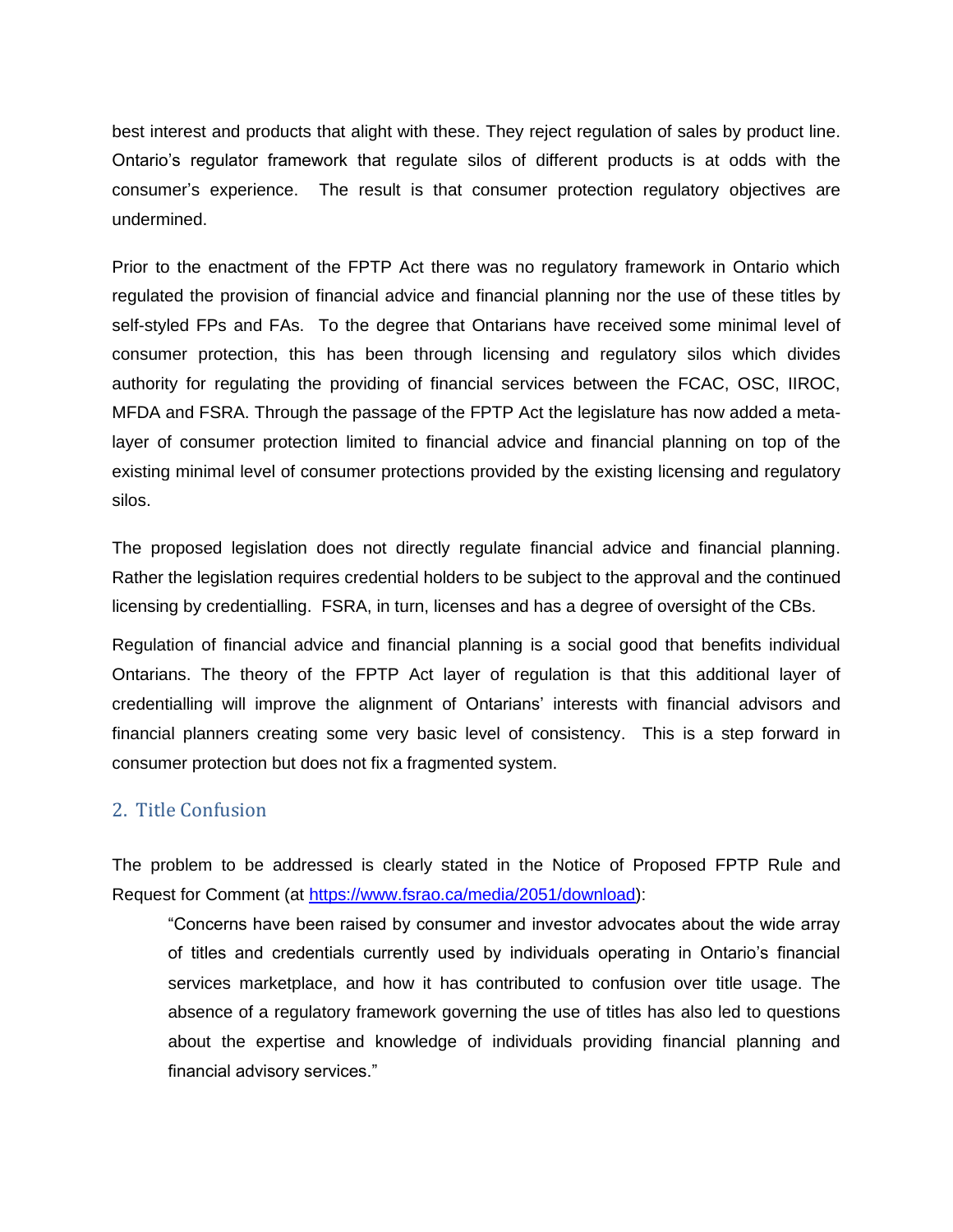The wide array of titles used by industry has led to confusion among Ontario's consumers of financial advice and financial planning services. There are 3 types of titles which are the source of Ontarians confusion:

- 1. Organization titles to promote sales such as director, vice-president, manager, etc. These titles are used to aggrandize the user and may be rewards for reaching goals that conflict with the consumers' best interest. Many organizations grant their employees and contractors the use of these titles as rewards for sales. Ontario's legislature has chosen not to address this area of confusion and the resulting harm to Ontarians with the FPTP Act.
- 2. Regulatory licensing titles for regimes in banking, securities, mutual funds, exempt market dealers, scholarship fund dealers, life insurance and other regulated activities. When dealing with Ontarians, these titles are arcane, rarely used, outdated. Ontario's legislature has chosen not to address this area of confusion and the resulting harm to Ontarians with the FPTP Act.
- 3. Descriptive titles of the services provided. This includes the specific titles of financial advisor and financial planner but also include a wide array of titles including financial wealth advisor, retirement advisor, insurance advisor, financial advice planner, estate planner, retirement planner, etc. The FPTP Act's scope is limited to this group of titles and the resulting confusion to Ontarians.

The importance of these titles and their use to promote sales cannot be overstated. They may, and in many organizations do, reflect company recognition of volume of sales. There is a disconnect between industries focus on sales and titles versus the consumer's pursuit of competency and trust in titles.

Studies show that Ontarians repose trust in these titles. That trust is disconnected from the reality behind these titles. In most cases, the titles are not the result of special training, education, a minimum standard of qualifications, expertise or even experience.

The authors support the legislature first step toward a credible or trustworthy basis for Ontarians to trust the titles. The FPTP Act attempts to address the fact that Ontarians have misplaced trust in and reliance on the advice of self-styled FPs and FAs and titles that can be reasonably be confused with these. Ontarians need clarity and quality assurance.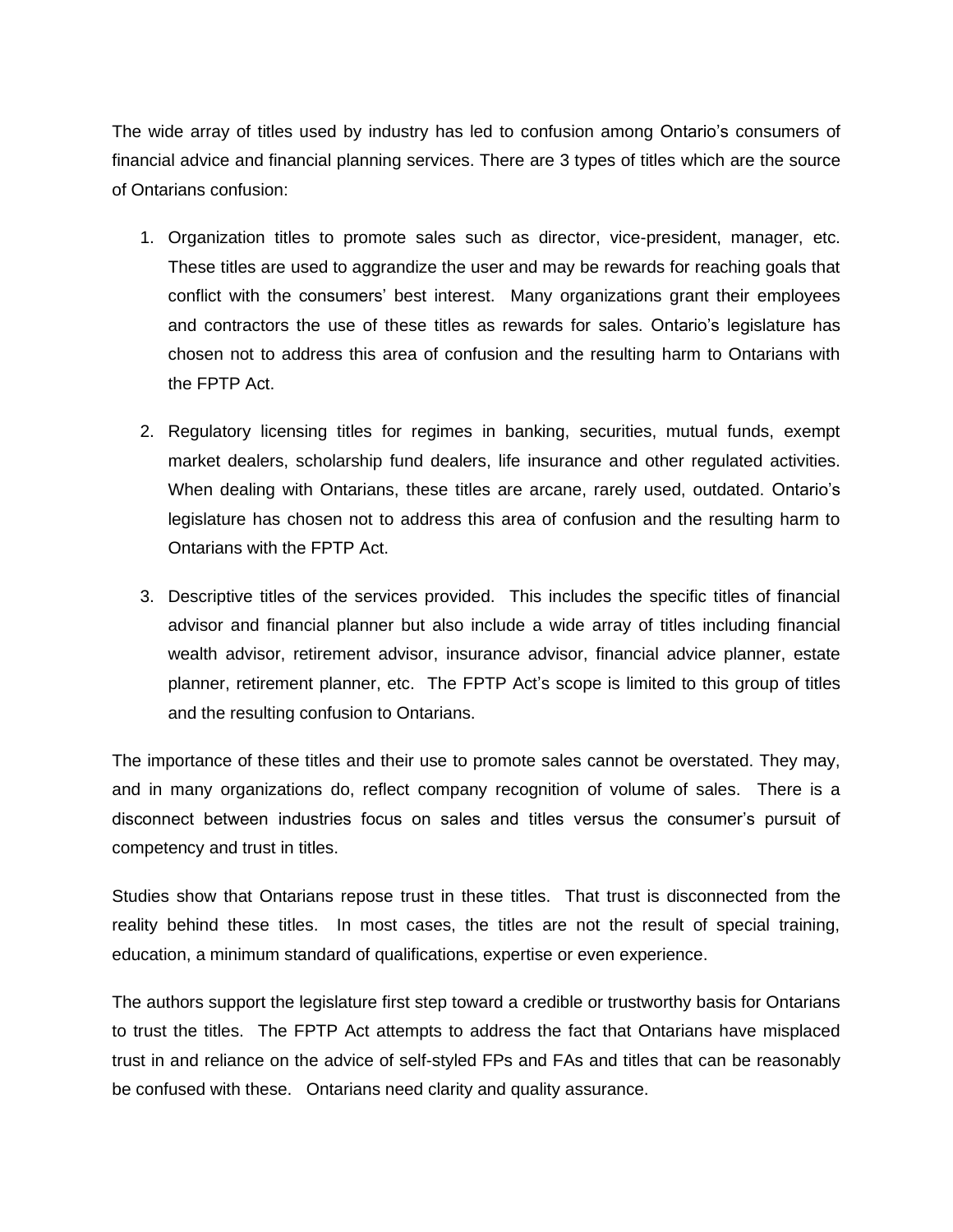## <span id="page-6-0"></span>3. Key Interpretative Issue of FPTP Act

The essential legislative protection for Ontarians is not the two specific titles protected but in the FPTP Act's words "**or a title that could reasonably be confused with that title".** Based on established interpretation rules for Ontario's legislative acts, the legislature is deemed to have intended meaning for these words. The only reasonable interpretation of these words is that the legislature recognized the risk of confusion by industry participants, attempting an end run around the protected titles, and provided FSRA with the necessary legislative grant of authority to protect Ontarians. There is a real and insidious risk of a worse outcomes for Ontarians if the ambit of the FPTP Framework does not capture titles that can be reasonably confused with the FA/FPs titles.

FSRA staff shared their concern that only the titles (in two languages) and abbreviations of these titles are protected by the Act. This concern is based on the most narrow interpretation of Act, minimizes the legislative significance of the words "or a title that could reasonably be confused with that title" and disregards the stated purpose of the FPTP Act and the mandate of FSRA. The unequivocal emphasis of the legislature in the FPTP Act is protecting Ontarians.

#### **Recommendation**:

It is of paramount importance that the obligation to restrict titles that are reasonably confusing with FA/FP be interpreted broadly. FSRA is urged to publish a prescriptive guideline, such as the approach already adopted by Quebec which lists titles deemed to be reasonably confusing. The publication of these would facilitate the enforcement of analogous titles and would create a hybrid of prescriptive and principle-based regulatory guidance.

## <span id="page-6-1"></span>4. Credentialing Bodies ("CBs")

Although circuitous, the FPTP Act mandates that FSRA oversee titles holders, not directly, but through the recognition of CBs. Under the FPTP Act, only approved members, of approved CBs can use the protected titles or titles which could reasonably be confused with those titles.

Paragraph 15(2) of the FPTP Act provides FSRA with authority to set criteria for CBs governance structure and practices as well as disciplinary processes. Paragraph 15(1)(3) of the Act grants FSRA rule-making authority to establish criteria for licences and designations including: educational requirements; examination requirements; code of ethics and professional standards; and continuing education.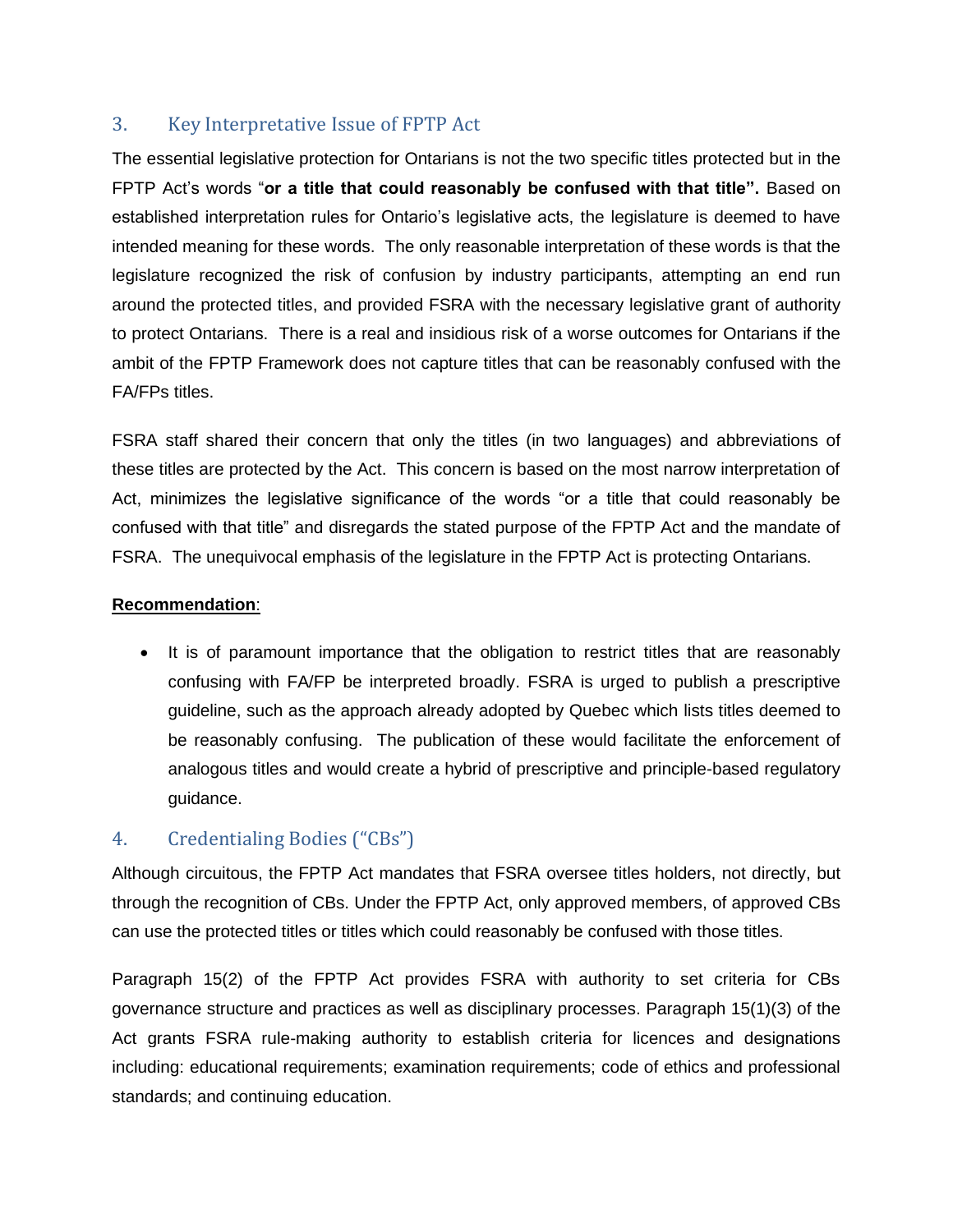Thus, the criteria which set minimum standards for CBs is a key aspect of the protections afforded to title holders and, in turn, Ontarians.

CBs must have:

- a) A public interest mandate;
- b) A Code of Conduct consistent with public, investor and client protection;
- c) A Code of Ethics with:
	- 1) a bar from acting in a conflict of interests; and
	- 2) a best interest standard.
- d) A robust education requirement which required candidates to be knowledgeable about products and services both that they offered and were otherwise available to Ontarians;
- e) A qualification process which ensured candidates knowledge of specific and holistic products, strategies, and options;
- f) On going credible and independent required professional development on an annual basis;
- g) Errors and Omission insurance to cover all risks to the consumer from negligence and malfeasance;
- h) A proven and robust record of enforcement program with transparency to the public;
- i) Ongoing systemic risk assessment and reporting to FSRA and any other regulator of products and licensees involved;
- j) Adoption of a standard of care by each CB reflecting the practices in their qualifying programs (i.e., course work to obtain the title); and
- k) An accessible complaint handling process.

FSRA will need to have adequate resources to review applications and competencies of both the potential CB and the competencies to be adopted by the CB for its members under the FPTP Act. We note this concern but lack the necessary information to evaluate the present and planned resources available for these purposes.

It is a matter of concern that the "how" and "what" of FSRA monitoring and ensuring compliance of CBs to their obligations is unclear. We express a note of concern that these key functions are not adequately developed in the proposed Framework. We recommend that for the foreseeable future FSRA should audit CBs to both ensure that these functions are being adequately preformed and to better learn with the CBs how to improve FSRA's oversight.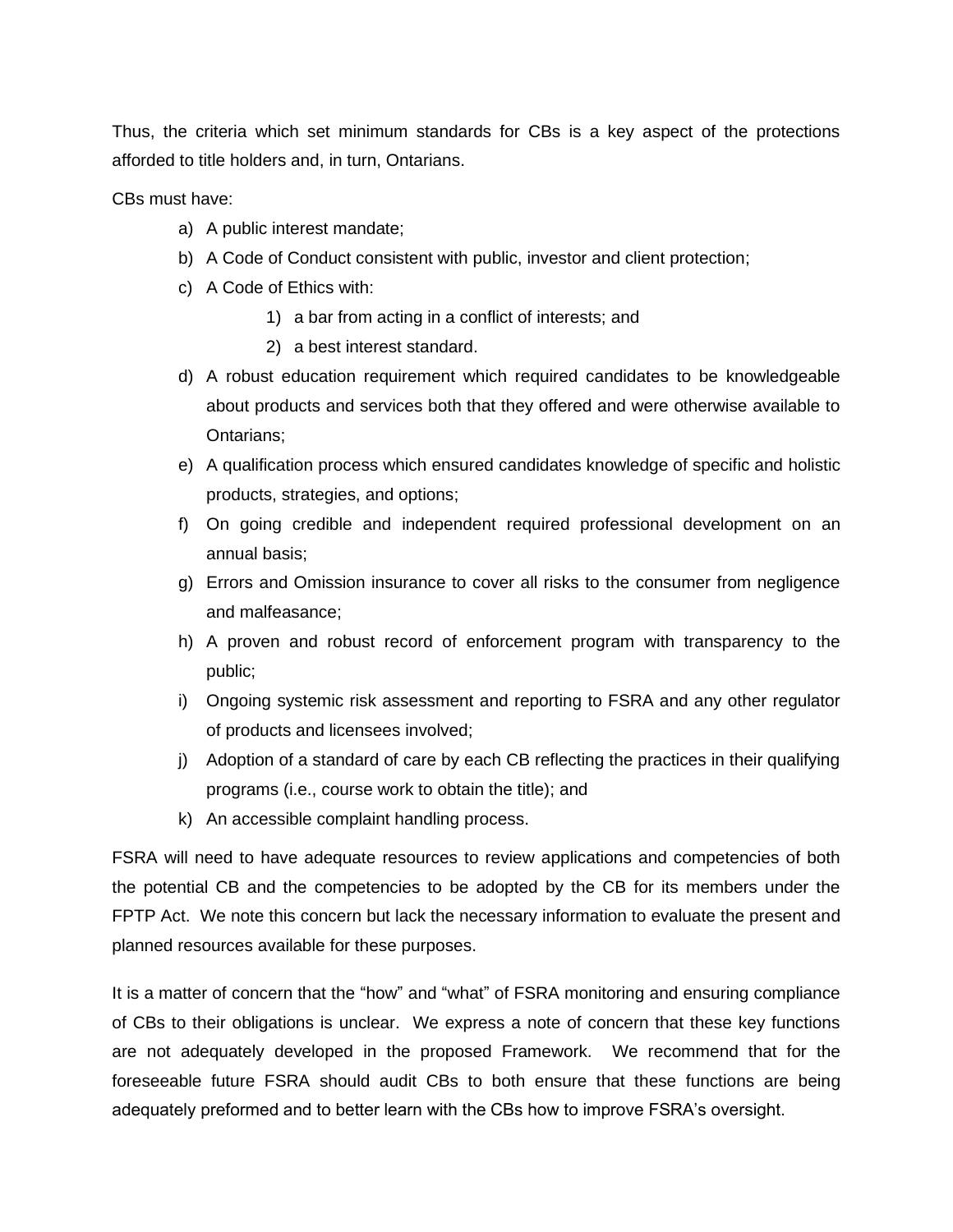A key element in the proposed overlay of the FPTP Act with the added level of CBs and existing regulatory and SRO is the need to share membership information, regulatory licensing, complaints, enforcement and membership/licensing decisions between the regulatory and quasi-regulatory organizations. While leaving the mechanics of the information sharing to these organization, there is a challenge resulting from privacy consideration. The authors recommend that CBs be required to have their title holders waive privacy between these organizations. This sharing is needed to ensure efficient, transparent, and effective regulation of title holders. Keeping in mind the privilege of being a title holder, the request waiver of privacy is minimal, reasonable, and necessary for the goals of consumer protection.

#### **Recommendations**:

- FSRA is urged to require professional standards for CBs. Applicants to be CBs who lack proven records of adequate standards and enforcement should be granted, at most, a probationary or temporary authority with annual reviews and reapplication for recognition until such a record is clearly established.
- We recommend that for the foreseeable future FSRA should audit CBs to both ensure that these functions are being adequately preformed and to better learn with the CBs how to improve FSRA's oversight.
- The authors recommend that CBs be required to have their title holders waive privacy between these organizations

### <span id="page-8-0"></span>5. Competency Profiles for credential holders

FSRA has specifically sought comments with respect to baseline competency profiles proposed in the FPTP Framework. The baseline competencies lack adequate details. As a result, the authors struggled to understand and respond to the broad outline of competencies listed therein.

While advice may focus on a silo of products, for an advisor to offer non-conflicted advice, advisory at a minimum must have a robust knowledge of alternative strategies and products. An advisor acting in fairly, honest, in good faith and in the best interest of the consumer must know and advise when the products on their shelf are not the most appropriate for the consumer. A financial planner offers a broader suite of strategies and potentially products. The financial planner must have reasonably in-depth knowledge of all available products and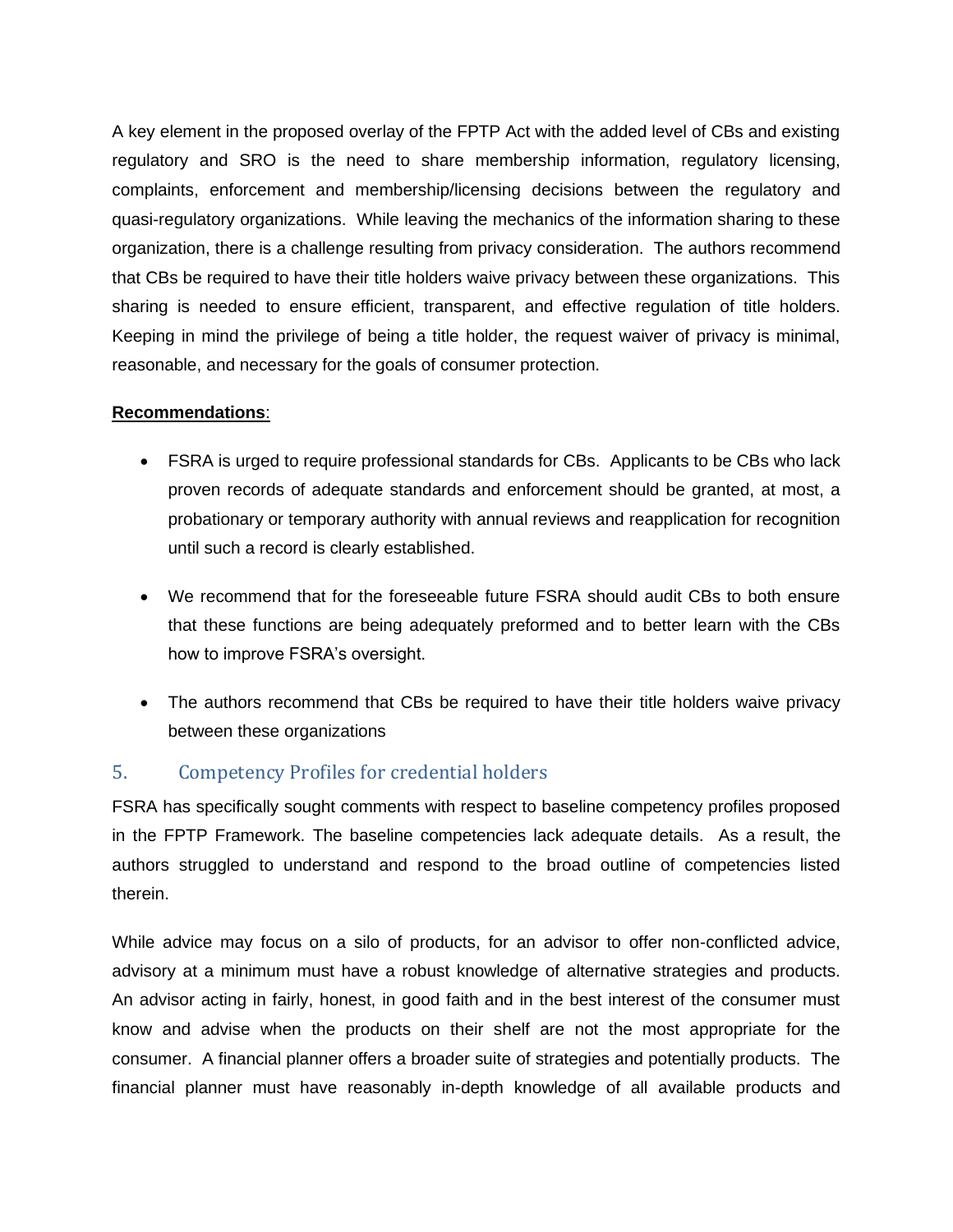strategies to fulfill her/his/its obligations. These requirements are similar to the KYP obligations of securities participants.

#### **Recommendations:**

- the profiles be rewritten with the goal of providing greater specificity.
- competency profiles should reflect international standards including existing ISO standards and globally recognized financial planning competency profiles.
- FSRA is urged to review curriculums of CB applicants to ensure that successful applicants have robust holistic knowledge of financial advisory and financial planning strategies and products.
- the curriculum for a financial advisory title holder must include a robust understanding of financial alternatives and planning.
- both financial advisors and financial planners should be required to meet at KYC and KYP standards which include the entire portfolio and all KYC circumstances of the consumer.

### <span id="page-9-0"></span>6. CBs to have a consistent standard for all Credential holders

The use of titles by title holders is a privilege not a right. Currently there is a hodge podge of standards for financial advisors and financial planners. So too, there is a likelihood of further confusion arising from multiple CBs having diverse standards. This is an Achilles heal in the legislation. A minimum standard must be required as a term of recognition of CBs.

The independence of FAs and FPs is paramount. FAs and FPs should be barred from receipt of incentive to provide and restricted from providing recommendations based on a limited shelf. For greater clarity, FPs/ FAs should not be incented to make recommendations for purchase of insurance or securities of an employer or contracting party including, but not limited to, tied selling.

FAs and FPs should be required to disclose in advance of any recommendation all compensation that they and/or their related companies may earn. If fees are charged based upon ongoing fees (for example based on the assets under administration) then the negative compounding impact of these fees should be disclosed in writing, in plain language and with an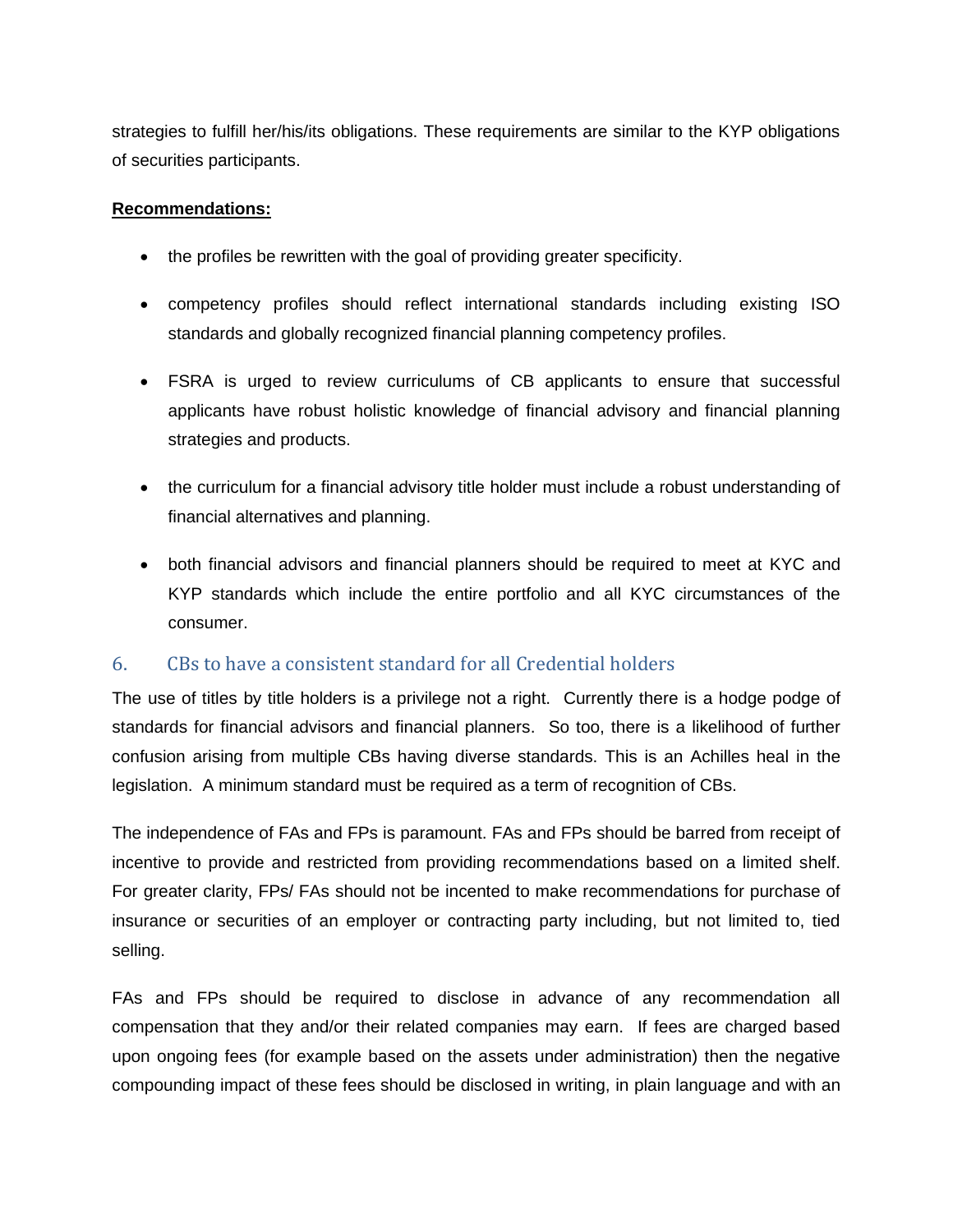illustration or example that clearly discloses the long term impact of the fees and resulting conflict of interest.

While it was recognized that some applicants for CBs might not have proven records for adequate standards and enforcement at the time of application, any applicants by potential CBs without such qualifications should be considered with caution.

The authors note that regulatory regimes in place, and instead proposes a variant of the existing wording in the *Ontario Securities Act*, to that of a "best interest" standard.

### **Recommendation:**

• CB must require title holders to adhere to a "best interest standard" which would include "fairly, honestly, in good faith and in the best interest of the consumer."

### <span id="page-10-0"></span>7. Independence of Credentialing Bodies

CBs should be required to act in the best interest of Ontarians. The recognition as a CB is a privilege. The recognition confers a strategic advantage to the CB and increases the CB's value proposition. A requirement of the CB to act in the best interest of Ontarians is a reasonable quid pro quo for recognition as a CB.

There is an appearance of self-interest and conflict of interest by any CB with a directly or indirectly associated lobbying role. All lobbying connected with the FPTP Act and Framework is inconsistent with the goals and spirit of the FPTP Act. (The authors recognize that a potential or recognized CB might lobby on issues unrelated to the provision financial advice and financial planning. If such lobbying is unequivocally separate and apart from these activities, then a specific exemption might be warranted.)

For a regulatory regime to be effective of central importance is a robust, independent, and stringent enforcement process as essential to an effective and credible credential. The ongoing oversight of CBs by FSRA should conduct ongoing reviews of each CBs' licensing, audit, and enforcement processes.

#### **Recommendations:**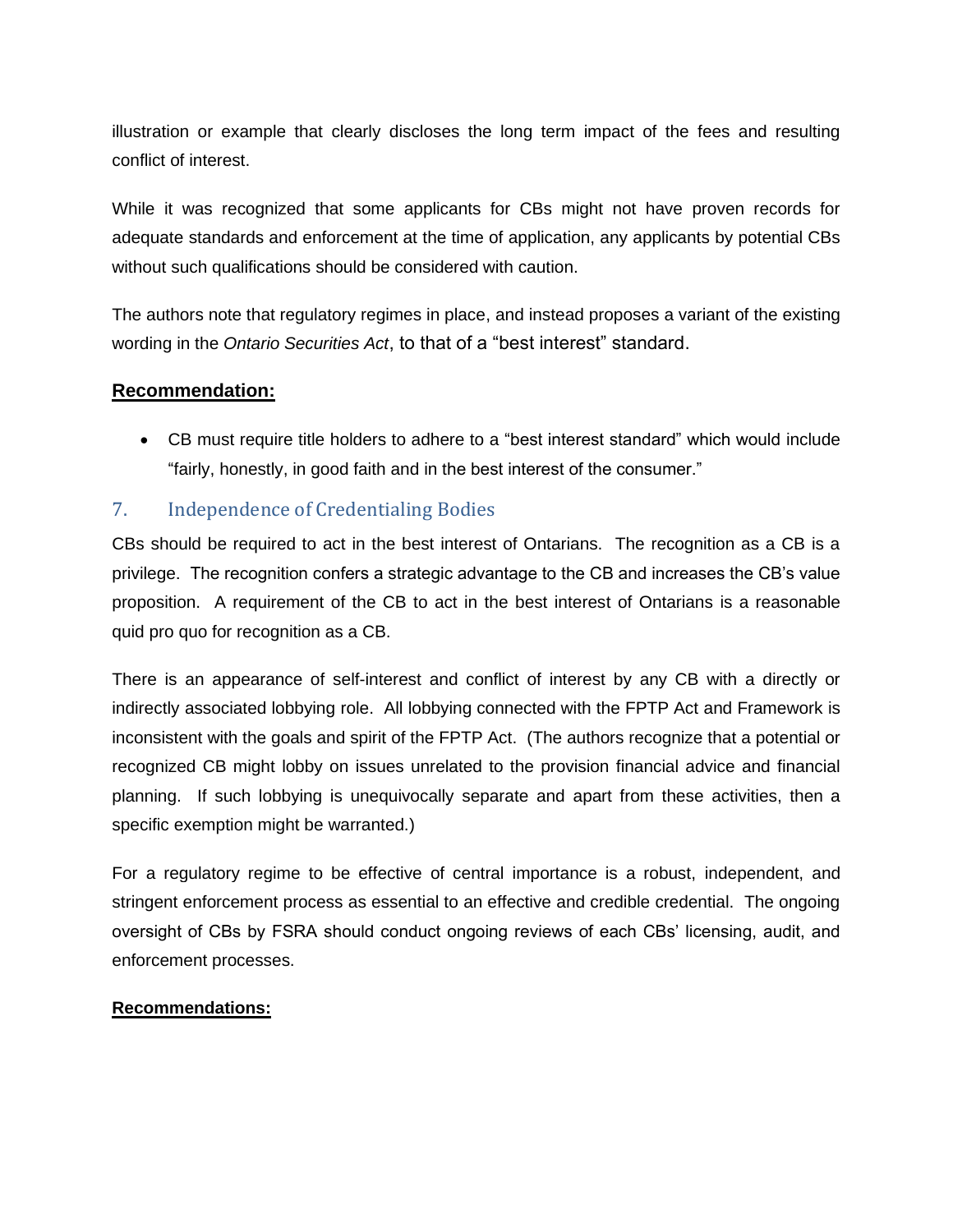- An applicant for CB must be barred from lobbying with respect to the activities of financial advice or financial planning or activities which can reasonably be confused with the activities of providing financial advice or financial planning.
- Any organization with a lobbying affiliation related directly or indirectly from with the FPTP Act should be barred from recognition as a CB unless provided, in advance, a specific and limited exemption.
- FSRA should conduct ongoing reviews of each CBs' licensing, audit, and enforcement processes.

### <span id="page-11-0"></span>8. Establishing approval criteria for credentials holders

The proposed FP and FA Baseline Competency Profile propose standards for requisite competency for FPs/FAs. FSRA proposes these standards be required of CBs, who in turn, will be required to have their members comply with these standards.

This indirect form of regulation adds burden and confusion to Ontarians. Ontarians will be required to not only understand the existing regulatory silos but, in addition, the overlap of the FPTP Act requirements for CBs and, again in turn, the CBs requirements for their title holders. The line of regulation is circuitous and non-intuitive. The authors recognize that the legislature chose this route and placed this additional burden on Ontario's consumers. Given this choice, FSRA's options are limited. The comments herein are made with the goal of minimizing this additional burden and seeking the greatest clarity possible for Ontario's consumers.

The authors were unable to consider proposals for the monitoring, supervision, and enforcement of CBs. The FPTP Framework lacks necessary details with respect to these key parts of robust governance and oversight. FSRA should propose guidance for comment at the earliest opportunity to provide clarity to industry, CBs and investors/consumers alike.

Credentials must not be granted based on merely years of time spent within the financial industry. Survival is not a proxy for quality or qualifications. The term used by industry is "grandfathering." The authors state that grandfathering is foreseeably likely to result in dilution of the credibility of the title holders as a group and to undermine public trust in title holders and the FPTP Framework.

The authors are aware that regulatory or self-regulatory bodies or those licensed by those bodies have sought blanket exemptions from the standards. These requests effectively cover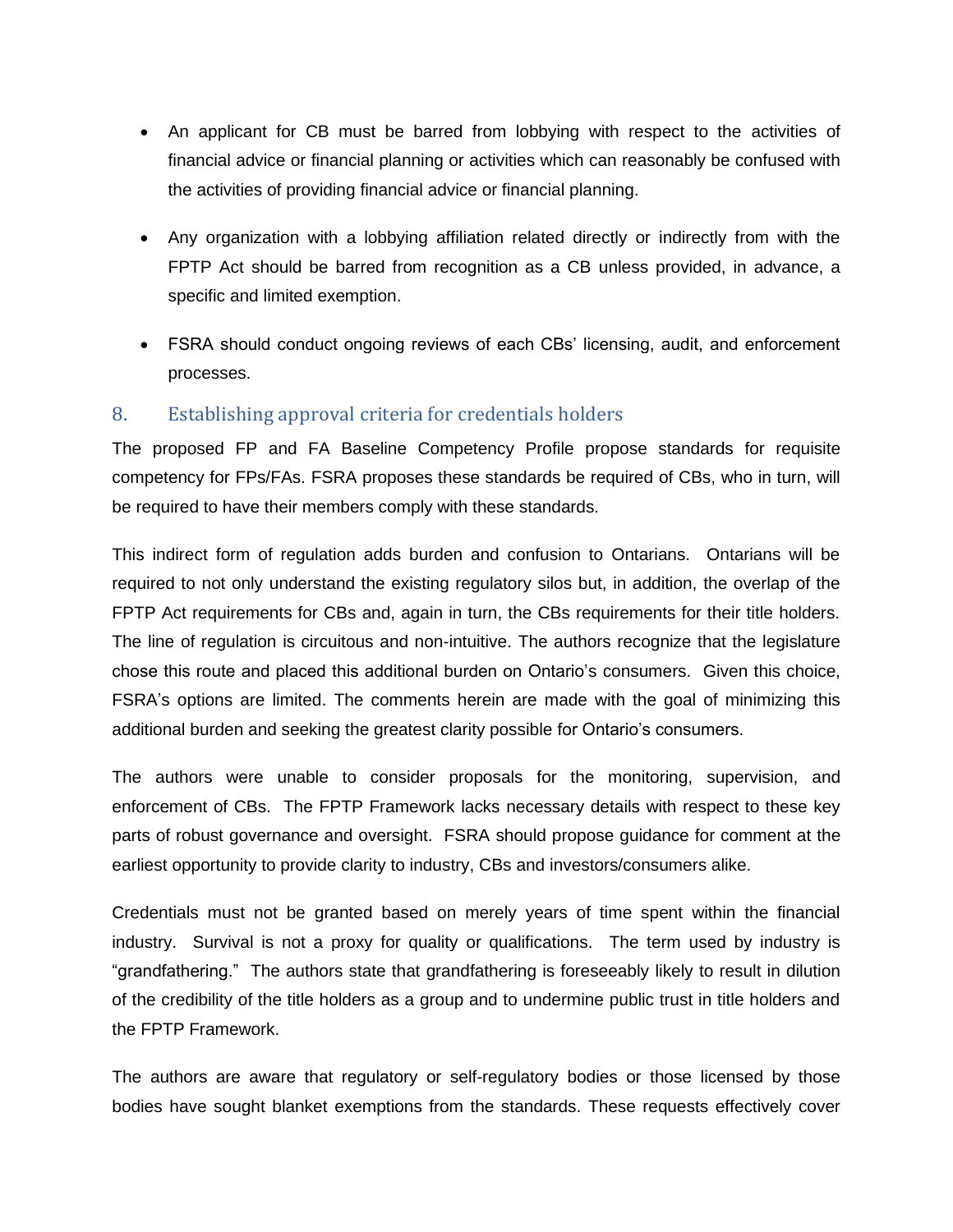most retail provision of financial advice in Ontario. In effect, industry and their representatives seek a way for their FAs and FPs to use the titles without the necessary minimum qualifications that FSRA proposes. These proposals are an end-run around the legislative first step of providing basic protection to Ontario's receiving financial advice and financial planning. To date, the organization representing Ontario's life insurance companies, mutual fund salesperson and securities salespeople have each argued for a blanket exemption. To grant such exemptions would render meaningless the consumer protections in the FPTP Act for all but a few Ontarians. In effect, the only participants who would subject to the standards and obligations of the FPTP Act and FPTP Framework would be a small fraction of those presently offering Ontarians financial advice and financial planning and activities that can reasonably be confused with these activities and are otherwise unlicensed by the FCAC, IIROC, MFDA, OSC, and FSRA.

These exemptions make no objective sense. Either the FPTP Act has a consumer protections which must provide reasonable standards of qualifications or the unintended result would be placing Ontarians at great risk by promoting unearned and unreasonable trust in the vast majority of title holders.

For greater clarity, the authors considered whether a life insurance salesperons, a mutual fund salesperson, a securities salesperson or a bank employee should be granted use of the title due to mere fact that they have a regulatory registration. The training materials to qualify for these licenses were reviewed. Objectively, these materials at present fail to meet the minimum standards proposed by FSRA through CBs for FA and FPs. While not excluding the possibility that future educations, qualification, continuing education and enforcement could meet minimum CB standards, there is no objective reason to conclude that licensees have been required to meet these standards based upon the studies required to obtain these registrations. To allow unqualified applicants to use the titles would foreseeably harm Ontarians. Nonetheless, the authors acknowledge that, for example, a life insurance salesperson who was also, for example, a CFA would likely be a member of an organization that would qualify as CB for financial planners. For greater clarity, this is not merely a hurdle to jump, but a basic requirement going to the credibility of the licensing regime.

There is a potential for financial advice and financial planning to be considered "trading" under the Ontario *Securities Act.* The authors urge FSRA and the OSC to jointly provide guidance to industry as to permitted and non-permitted activities by FAs and FPs pursuant to their consumer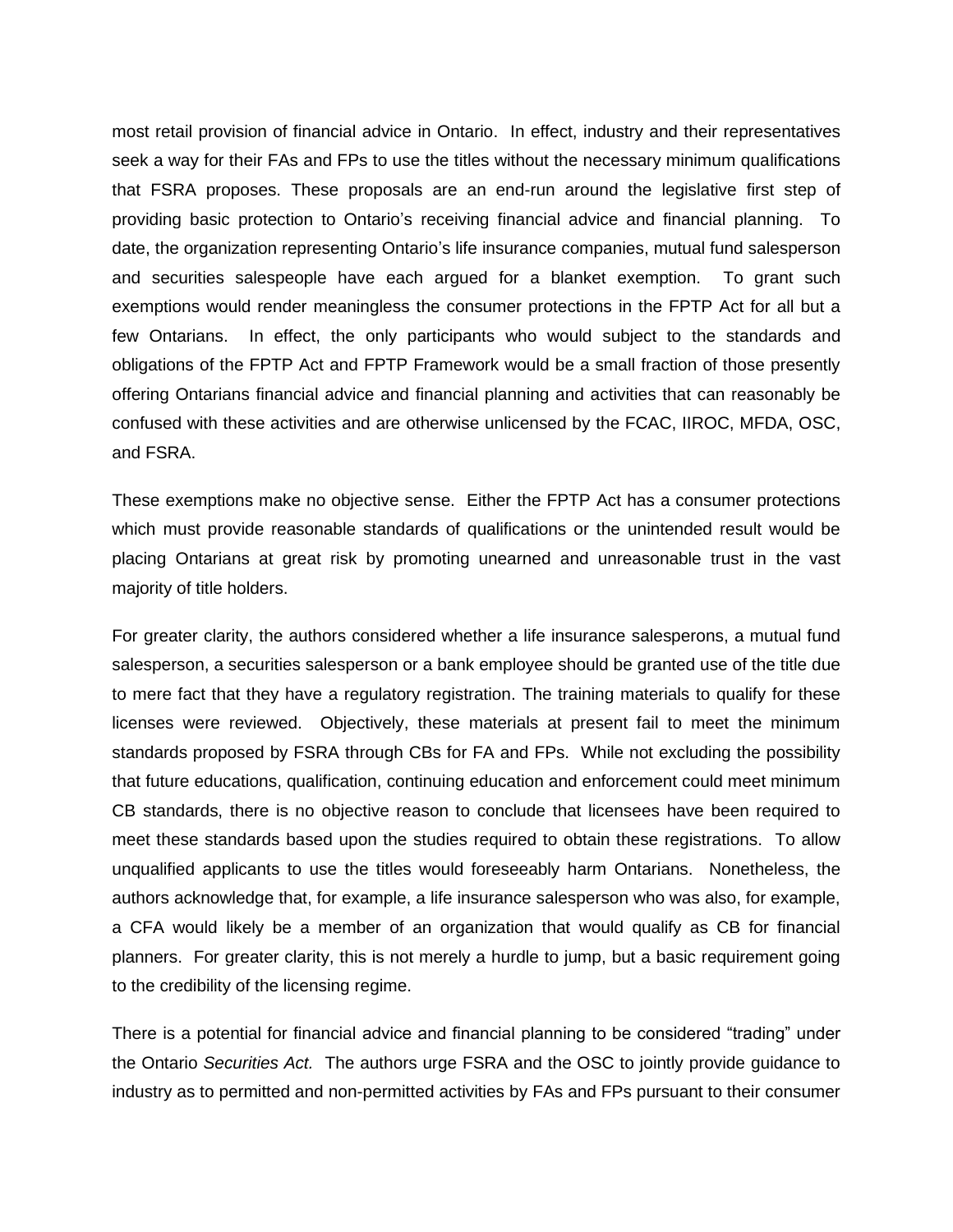mandates. This concern reflects the fundamental problem, outlined above, of regulation based on products not activities. No consumer benefits from the resulting confusion. By providing guidance to industry, potential breaches of the *Securities Act* can be identified and avoided.

#### **Recommendations**:

- FSRA should propose details with regards to monitoring, supervision, and enforcement of CBs, for comment at the earliest opportunity to provide clarity to industry, CBs and investors/consumers alike.
- No "Grandfathering" of title holders use of titles.
- Exemptions to regulatory licensees must not be permitted.
- FSRA and the OSC should jointly provide guidance to industry as to permitted and nonpermitted activities by FAs and FPs pursuant to their consumer mandates. (This concern reflects the fundamental problem of regulation based on products - not activities).

### <span id="page-13-0"></span>9. Enforcement and Dispute Resolution

FSRA must actively monitor CB's enforcement of its standards to ensure timely, efficient, and fair complaint handling in the best interest of the consumer. The best interest of the consumer would include awards and penalties that are enforceable in civil courts thereby not necessitating consumers to duplicate their efforts in retrieving same.

#### **Recommendation:**

- FSRA must actively monitor CB's enforcement of its standards
- Payment of awards and penalties levied by complaint tribunals of a CB should be both enforceable in civil courts and a prerequisite for membership renewals with a CB.

### <span id="page-13-1"></span>10. Transition Period

Title regulation has been a regulatory priority since at least 1988 and the Acting Chair of the Ontario Securities Commission's seminal speech about the Alphabet of Title Use. The present legislative debate has been a priority since 2017. Industry and individual advisors and planners have been on notice for at least 3 years of the coming legislation. A seemingly related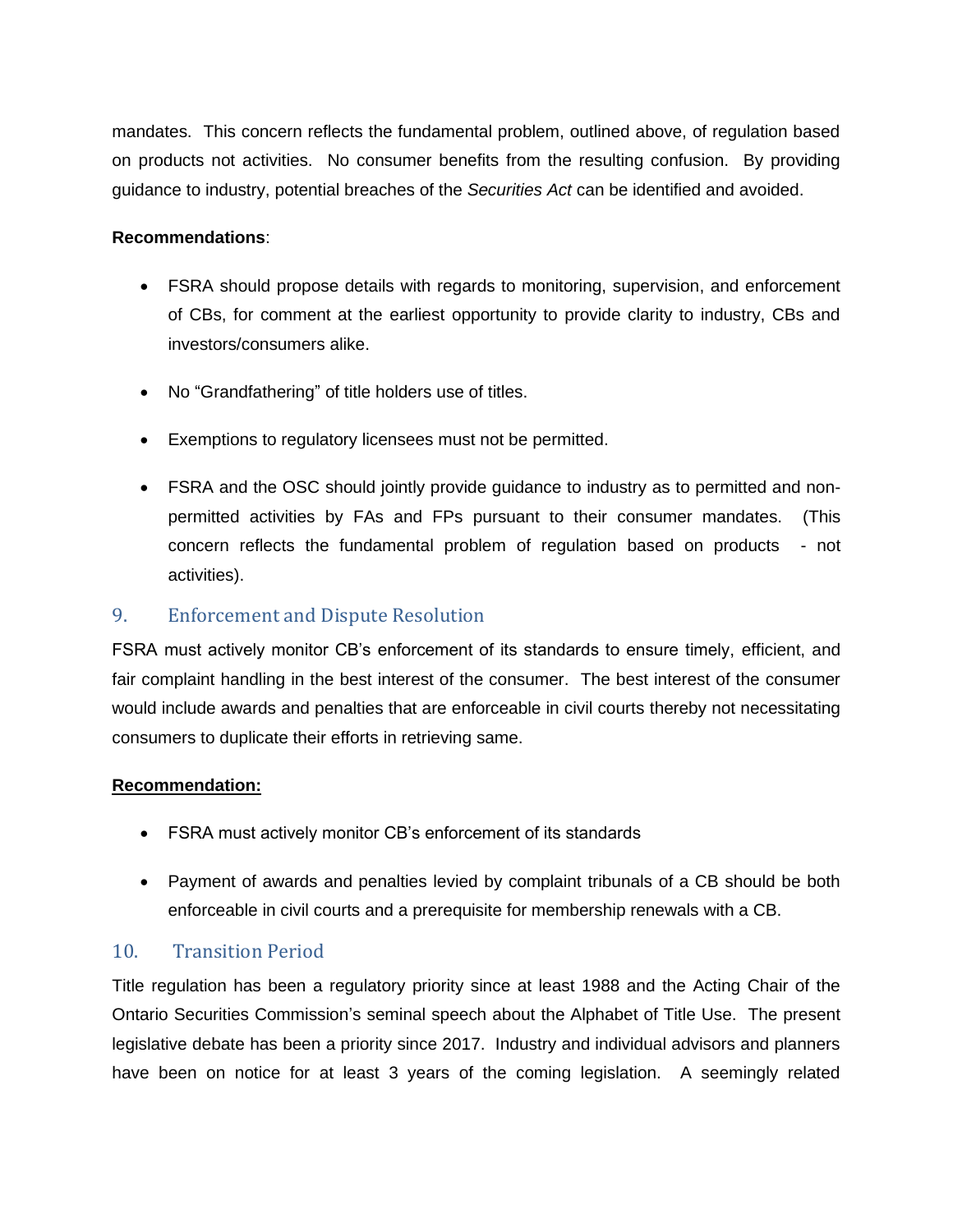confirmation of not just formal notice but action is the substantial increase in applicants for the CFP designation. Not only have advisors and planners received notice, but they have acted.

Without doubt, a transition period is required. Without doubt, transition periods allow the continued use of these titles by unqualified users. This continued use undermines the FPTP Act and Ontarian's trust in consumer protection for those seeking financial advice and financial planning. A trade off must be made that minimally undermines the faith of Ontarians in the FPTP Act and causes minimal harm to Ontarians.

There are 3 transitional stages:

- 1. The first is the period from announcement of the final FPTP Framework until FSRA can reasonably receive and evaluate applicants from potential CBs. Given the years of advance notice that have preceded the FPTP Act and the proposed FPTP Framework, credible organizations have already prepared for submission of their applications. FSRA has proactively prepared for this step and has already reviewed educational, governance and enforcement requirements of many potential applicants. Final review will be efficient and quick. The first period is estimated as taking 3 months.
- 2. The second period is from when CBs are formally recognized until they formally communicate the new regime to their title holders. We propose a 2-month period to allow for potential rollout during holiday breaks such as winter or summer holidays.
- 3. The third is a period for individual title holders to receive recognition and take required steps. Leading potential applicants to be CB like the CFA, FP Canada and IAFP can complete this process in an expedited time frame. We propose a 2-month period to allow for potential rollout during holiday breaks such as winter or summer holidays.

The third period could run consecutively with the second period.

Nonetheless, from the announcement of the framework forward, there should be a ban on the use of the protected titles and confusingly similar titles. At the end of the transition period, all use of the protected titles and confusingly similar titles must be banned except for recognized and fully qualified members of CBs.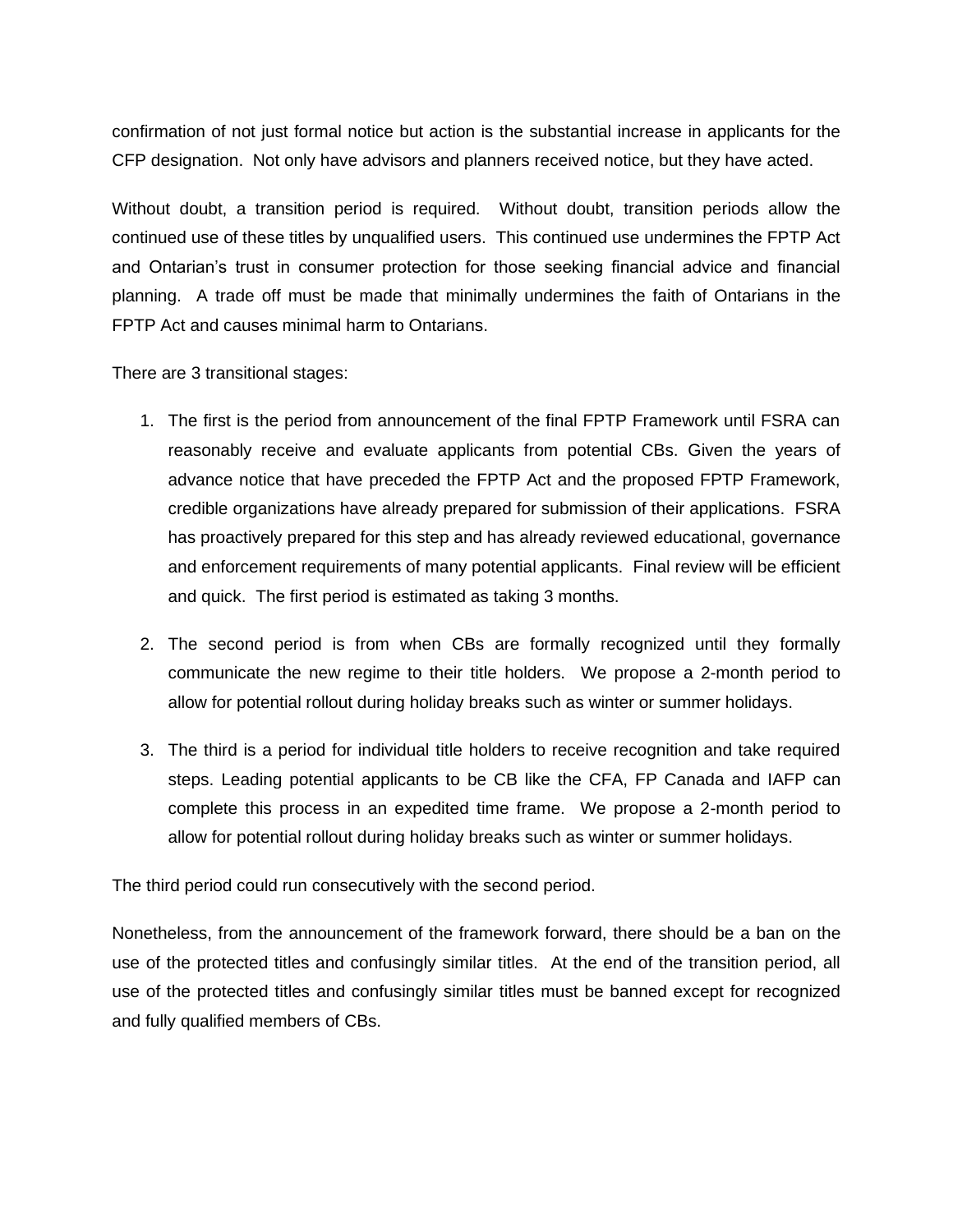One exception may be recognized. For applicants who are actively engaged in obtaining credentials, it may be reasonable to allow those applicants to use of FA (applicant) or FP (applicant).

### **Recommendations**:

- From announcement of the framework forward, there should be a ban on the use of the protected titles and confusingly similar titles.
- At the end of the transition period, all use of the protected title and confusingly similar titles must be banned except for recognized and fully qualified members of CBs.
- in total a 5-month transition period.

### <span id="page-15-0"></span>11. Governance

For CBs to fulfill their public interest mandates, due concern must be paid to the governance structures and membership of CBs.

Diversity of governing councils and enforcement tribunals are recognized a pillar of modern compliance programs. So too, governance must be transparent to the CBs membership, to the overlapping regulators including FSRA, and to Ontarians.

### **Recommendation:**

- All CBs should be required to have consumer representation at least equal to the governance representatives of industry.
- All CBs should be required have their governance structures to strive to include diverse representation of Ontarians.

### <span id="page-15-1"></span>12. Additional Consumer Protections

It is troubling that additional burden will be placed on Ontarians related to the potential of multiple CBs. Ontarians will have to investigate the indirect regulatory relationship of the FPTP Act and search out the responsible CB. This is an unfair and unnecessary burden. This appears to be an oversight by the legislative drafters. There is a simple and consumer-friendly tool to remove this burden; a central database.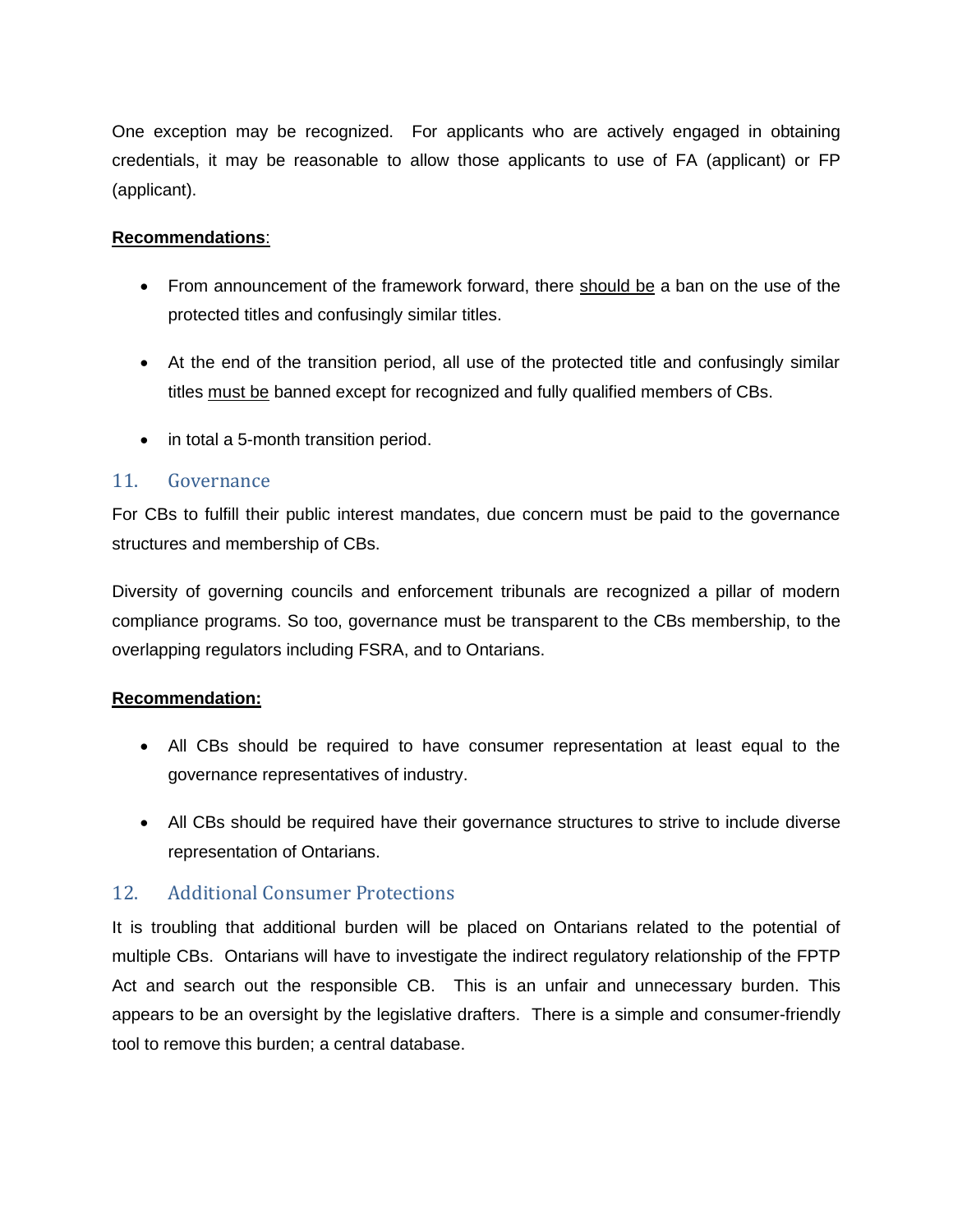Within the database, and connected with each title holder's name, should be a link to the CB which granted the title holder's designation and is responsible for oversight of that credential holders' licence. The database also should provide a link to a common complaint form which would be forwarded by FSRA to the CB for consideration. In addition to lessening potential confusion, this would provide FSRA with important empirical data for its policy consideration.

A different, but related concern, is the need to assist consumers to avoid charlatans. A central database mirrored by each CB body of FP and FA title holders is needed. The CB database could be limited to its credential holders only. The FSRA and CB database should include notices of ongoing investigations of a title holder by a regulatory and/or CB as well as all enforcement actions and disciplinary decisions about title holders.

At this time and in the absent of regulations, industry participants offering financial advice and financial planning may not have Errors and Omissions insurance to cover their advice. As a result, Ontarians are exposed to an unnecessary risk alike from charlatans and even some qualified advisors/planners. Other areas of professional advice in Ontario each require mandatory Errors and Omissions insurance as a term of their licensing.

All title holders should be required to maintain Errors and Omissions insurance sufficient to cover the associated risk. Furthermore, the risk from title holders who fail to maintain coverage not only during the period of advising/planning but for a period sufficient to cover the risks arising from intentional and accidental advising or planning failures. Mandatory tail end insurance should be required of all Errors and Omissions insurance suitable for use by title holders.

Banks and non-provincially licensed trust companies are not necessarily subject to Ontario's regulations unless Ontario occupies the space. FSRA should review the Alberta Bank Act constitutional reference and pass any necessary legislation to ensure that banks and trust companies cannot evade the FPTP Act.

#### **Recommendations**:

- central registry for all credential holders with links to responsible CB and common complaint form.
- central registry with all enforcement actions mirrored by each CB for its credential holders.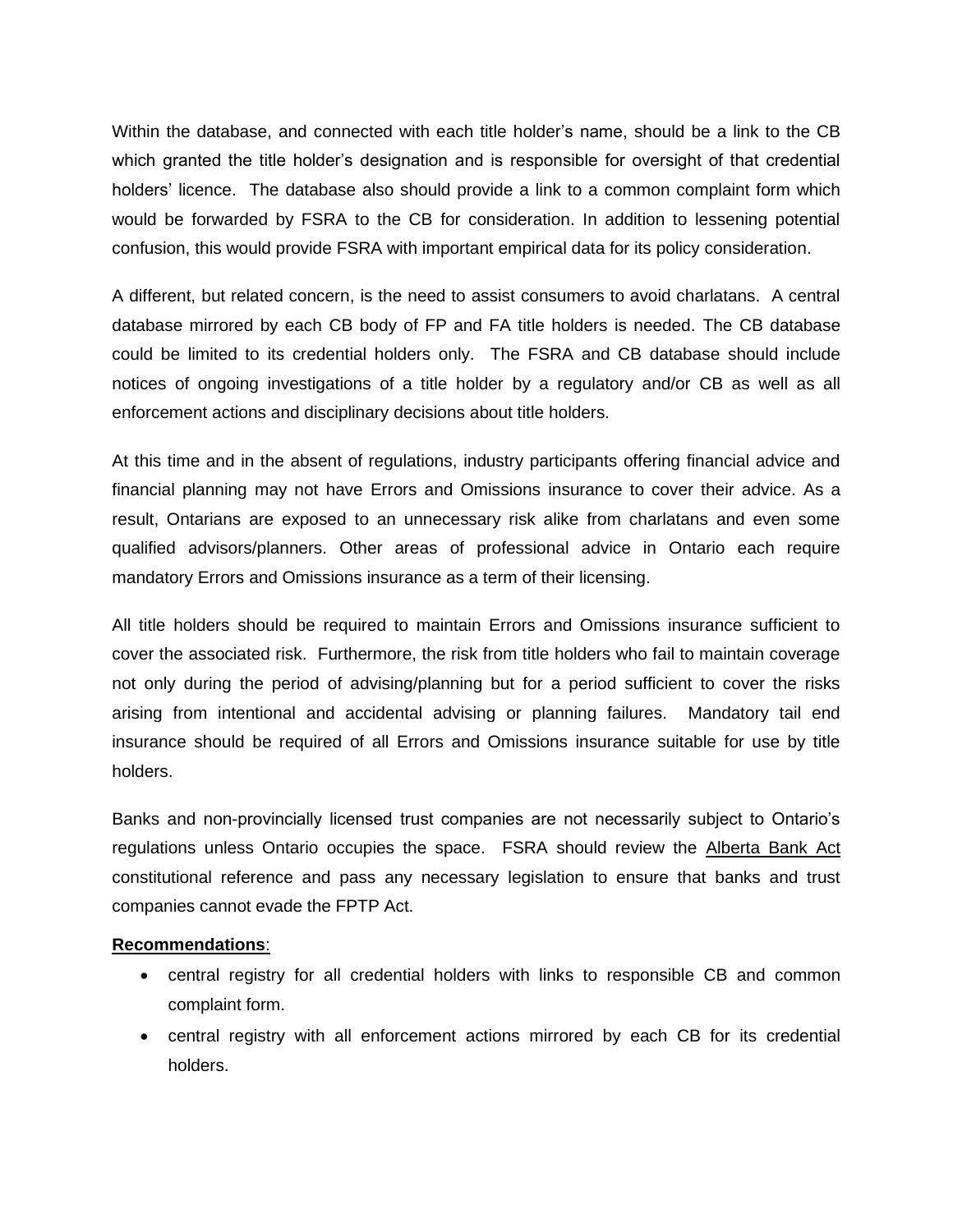- mandatory Error and Omissions insurance for title holders with mandatory tail end coverage.
- Bank employees must be subject to the FPTP Act and the FSRA Framework.

### <span id="page-17-0"></span>13. Consumer Education and Disclosure

With the new regime and the enhanced protection of Ontarians, a robust public education program will be needed to be undertaken by FSRA and, perhaps by recognized CBs. FSRA's Consumer Office should continue to work with consumer advocates to further consider goals and opportunities for consumer education about the new protections.

All title holders should be required to provide at the commencement of an advisory or planning engagement in plain language a stand-alone description of their engagement, their compensation, disclosure of all conflicts, their membership in a CB and the consumer's right to complain to the CB. To be effective, the disclosure document cannot be merely another form to sign. This is a key advisory or planning step requiring unique treatment and explanation. Use of legal or financial terminology in such disclosure should be considered to run counter the goals of consumer protection and be a presumptive of breach of this requirement. To the extent that an engagement limits the advisor or planner's obligations to the engagement, this must be stated plainly and stated to be an exception to the normal services a consumer has a right to expect from her/his/its financial advisor or financial planner.

#### **Recommendations**:

- Consumer advocates and Consumers Office work together to develop education for Ontarians with respect to the FPTP Act enhanced protections.
- The use of a plainly stated disclosure document requiring unique treatment and explanation.

### <span id="page-17-1"></span>14. Self-funding

In a service industry, such as financial advice and financial planning, there is one payor – the consumer. Subject to meeting the public interest protections which are at the heart of the FPTP Act and FPTP Framework, all reasonable efforts should be made to minimize the costs paid by the advisors and planners. The flow through nature of the costs to Ontario's consumers motivates this caution.

#### **Recommendation:**